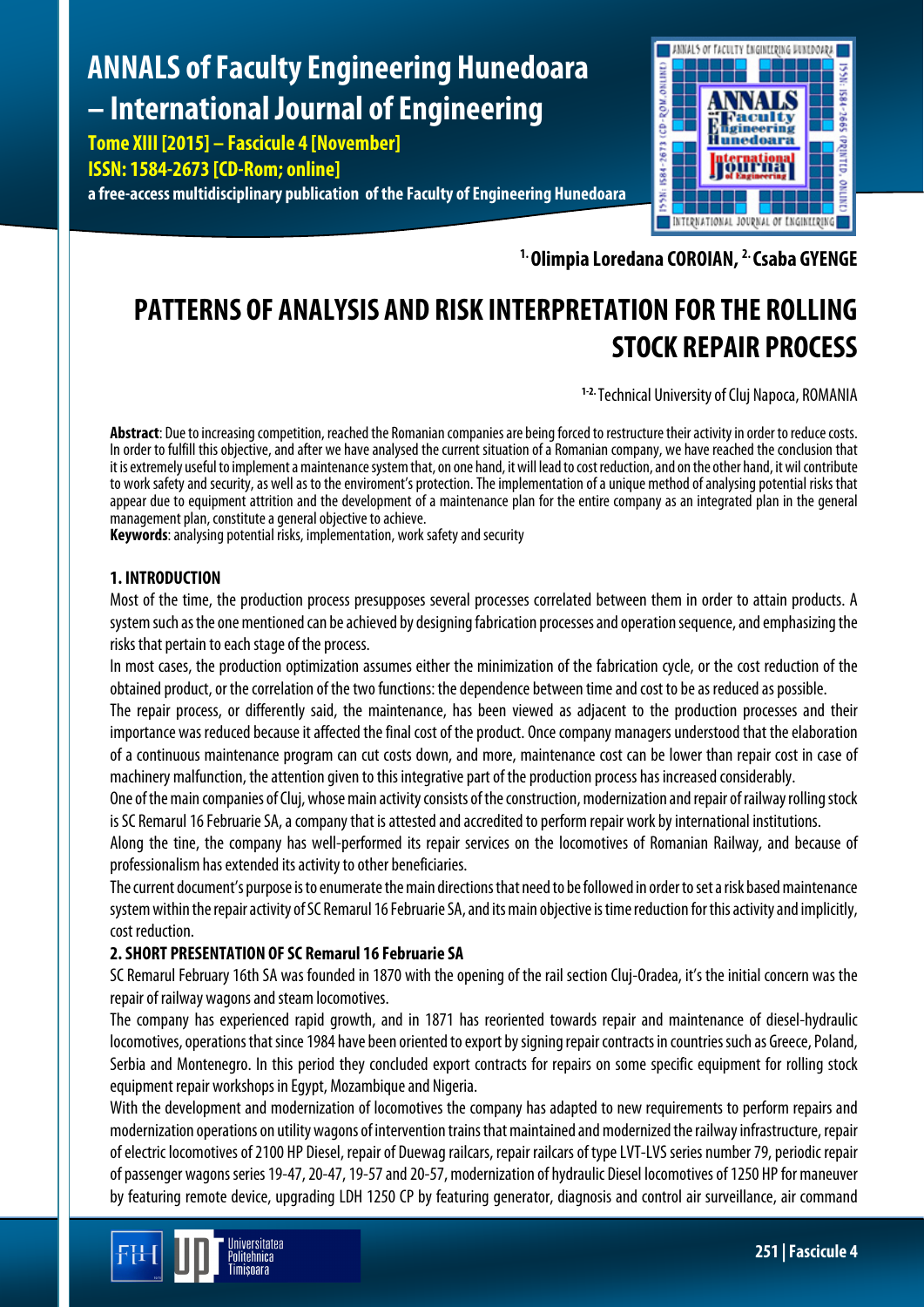controller, LDE 2100 HP modernization, equipped for electric power supply of the travel train, repair with modernization and adapting to traffic on Romanian railways of the electrical frames with French origin, and re-monitoring and modernization LDH 450 HP with Caterpillar engine adapted to traffic in metro tunnel.



#### **Figure 1**. Pictures from SC Remarul 16 Februarie SA

Given that the construction of rolling stock occupies a very small share in the company's activities (perhaps nonexistent) attention is required on the repair and maintenance side, seen through the perspective of quality and also the inherent risks

#### **3. WEAR CHARACTERISTICS THAT MUST BE REMOVED**

In the maintenance process of rolling material we face most often whith the wear of the material, wear that must be slown down, for the normal lifespan to be as long as it can.

The wear must be perceived as beeing the deterioration process of physical quality or technological updates of an asset as aresults of its use. If obsolescence (the use of asset become unprofitable because the emergence of new fixed assets, more efficient) it can't be controled, even more the advance of technology must be looked as auspicious, physical wear can be controlled and thus the quality of operations performed with the asset to keep for a longer period of time.

The wear as a physical phenomenon involve fine cracks and scratches on working surfaces, changes in shape of the processed parts and sometimes bendings and twistings of those. Also, as it grows the wear, we can have changes in hardness of the processed parts. The wear curve can be represented as a normal law, either as a gap (j) variation between the conjugated parts, either as a workpiece size variation depending on time.

Analyzing the wear curve by time, (figure 2), we differentiate 3 distinct periods [8]:

- $\equiv$  First period initial wear period, also called running-in period and denoted with  $T_r$ , phase in which workpiece irregularities is leveled intense under the action of frinction forces; wear in this phase is more accentuated, more intense.
- $\equiv$  Second period denoted with  $T_n$ , is characteristic to normal operating period and is characterizes by relative constant intensity of the wear; by a lower value. In normal wear operation phase, period  $T_n$ , until reaching maximum variation gap allowed it is higher. This period is also know as jointing durability and is calculated according to formula:

$$
T_n = \frac{Imax - jmin}{tg \alpha}
$$
, where tg a = ct

 $\equiv$  Third period – also called failure wear  $T_d$ , is period further normal function wear. In this phase appears an increase in the variation gap, appears rattling, loud noises, heating and insufficient lubrication, and can lead to destruction of conjugated parts.

During equipment working period to increase the operating time it must be applied measures to decrease the intensity of the wear, and during repairs it must resorted to measures that reduces the gap variation up to a minimum allowable functional value.

Graphic analyzing the wear speed and the accleration, we conclude that the



**Figure 2**. Wear variation

speed value is always positive and wear acceleration is negative or null on the running-in period and normal operating period, taking positive values in the risk failure operating period. Depending on acceleration values, it can be appreciated the normal operating period. In practice, in the absence of an adequate maintenance system, it can be notice repairs initiations made early or late, thus the importance of technical verifications and establishing technical condition of the equipment is beneficial. Moreover, using the equipment reach his third operating period will lead to possible risks that needs to be analyzed to implement methods to prevent or to eliminate their effects.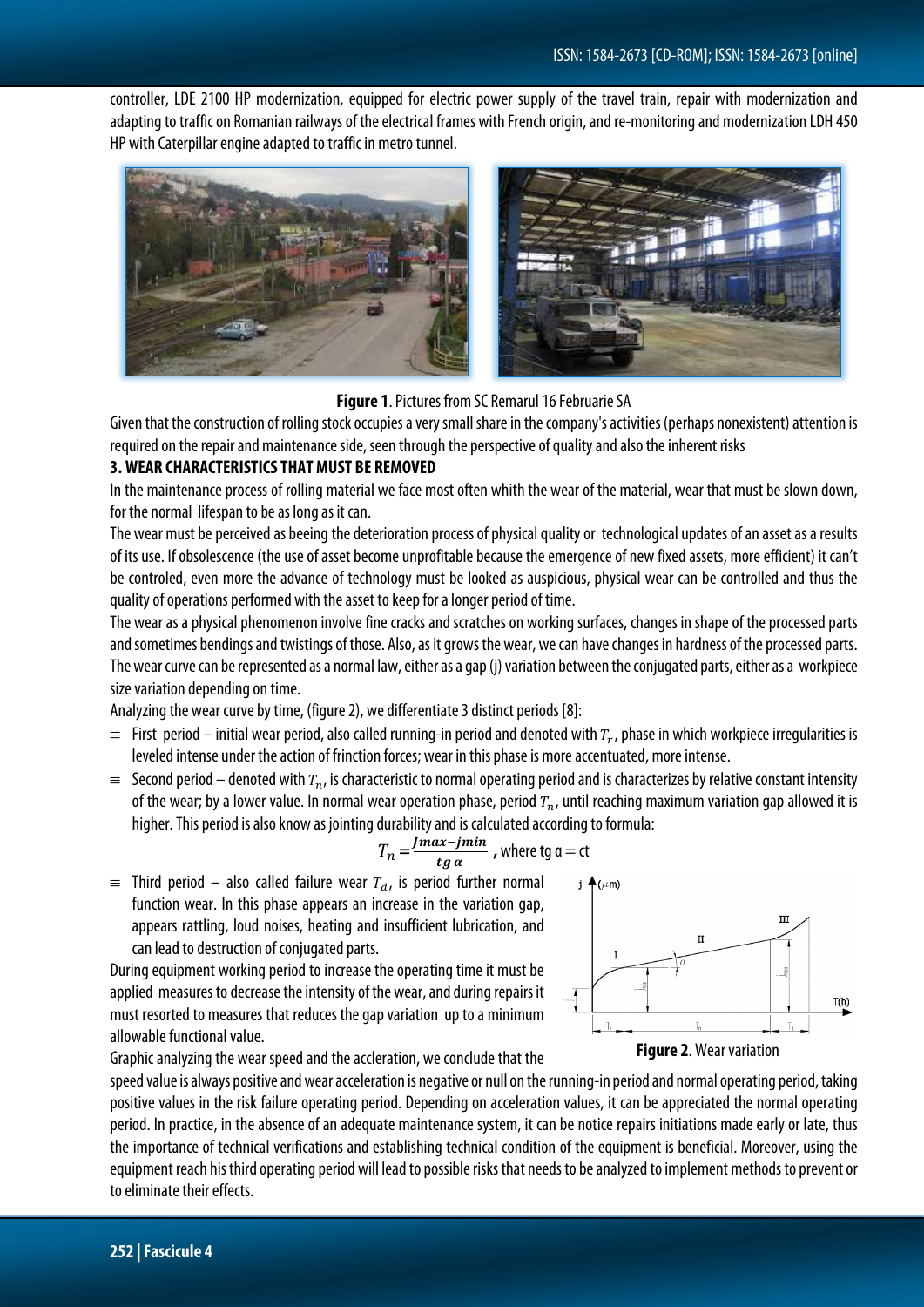

**Figure 3.** a. Wear speed for the 3 intervals, b. Variation in wear acceleration in time [8]

# **4. THE MAINTENANCE SYSTEM AT Remarul 16 Februarie SA**

In accordance with STAS 8174 / 2-77, the maintenance consists of all technical and organizational actions associated with them, performed in order to maintain or restore technical equipment (machinery, equipment, etc.) in state to perform the specified function.

The maintenance strategies have witnessed a continuous development starting from repairs in cases of emergency and developing based on the need to reduce costs, a maintenance strategy based on measurement and assessment of equipment during operation, in order to prevent adverse events.

The maintenance system consists of technical revisions (R) - Operations undertaken in order to establish the technical condition of equipment, current repairs (Rc) - operations that run periodically in order to process normal wear attenuated or removal of defects that make the machine not operate in optimum design, and overhaul (k) -are undertaken in order to return the original operating equipment parameters and prevention of faults majore. The time between overhauls is the so-called second cycle of repair, and the sequence of operations is repeated periodically. Both technical revisions, current





repairs and overhauls run under a maintenance plan, drawn up in advance by a team of specialists from various departments of the company.

The ultimate goals of drafting a maintenance plan are not only related to the reduction of costs incurred in its implementation but, under the new legislation in health and safety, also environmental. Implementing a risk-based maintenance would make it possible to reduce the exploitation of up to 40% as shown in a study conducted in 2002 in the US.

The risk-based maintenance system has as main pawn, the risk. Based on risk regular analyzes are carried out and a maintenance plan is established. A general model of implementation programs for risk based maintenance is shown in figure 4.

An important step in the process, which can be determined step, consists in identifying the possible defects because a premature reorganization of the components would lead to an increase in the consumption of spare parts and consequently the production and use of government spending over the wear limit admissible would lead to an increase in energy consumption, failure technical conditions, prevention and reconditioning opportunities even to an accident affecting the safety and security of personnel work.

Different operational conditions of the equipment, lead to wear of different component parts that can change the life of the equipment. The check to establish the technical condition and possible solutions in order to subsequently restore the equipment in normal operating condition and avoiding risks can be achieved through [8]:

- Ξ Checking the technical condition without dismantling -is done according to certain functioning criteria initially established, state of the oil, noises and vibrations, response speed order received, power consumption, processing errors, changes in pressures, etc.
- Ξ Checking the technical condition after dismantling control of the component parts after cleaning and degreasing the equipment. Trace hidden defects, wear and surface defects taking into account the functional factor (size limit no longer providing functional parameters) and economic factors (size limit below which we have a decrease in productivity, increases in losses and consumption);